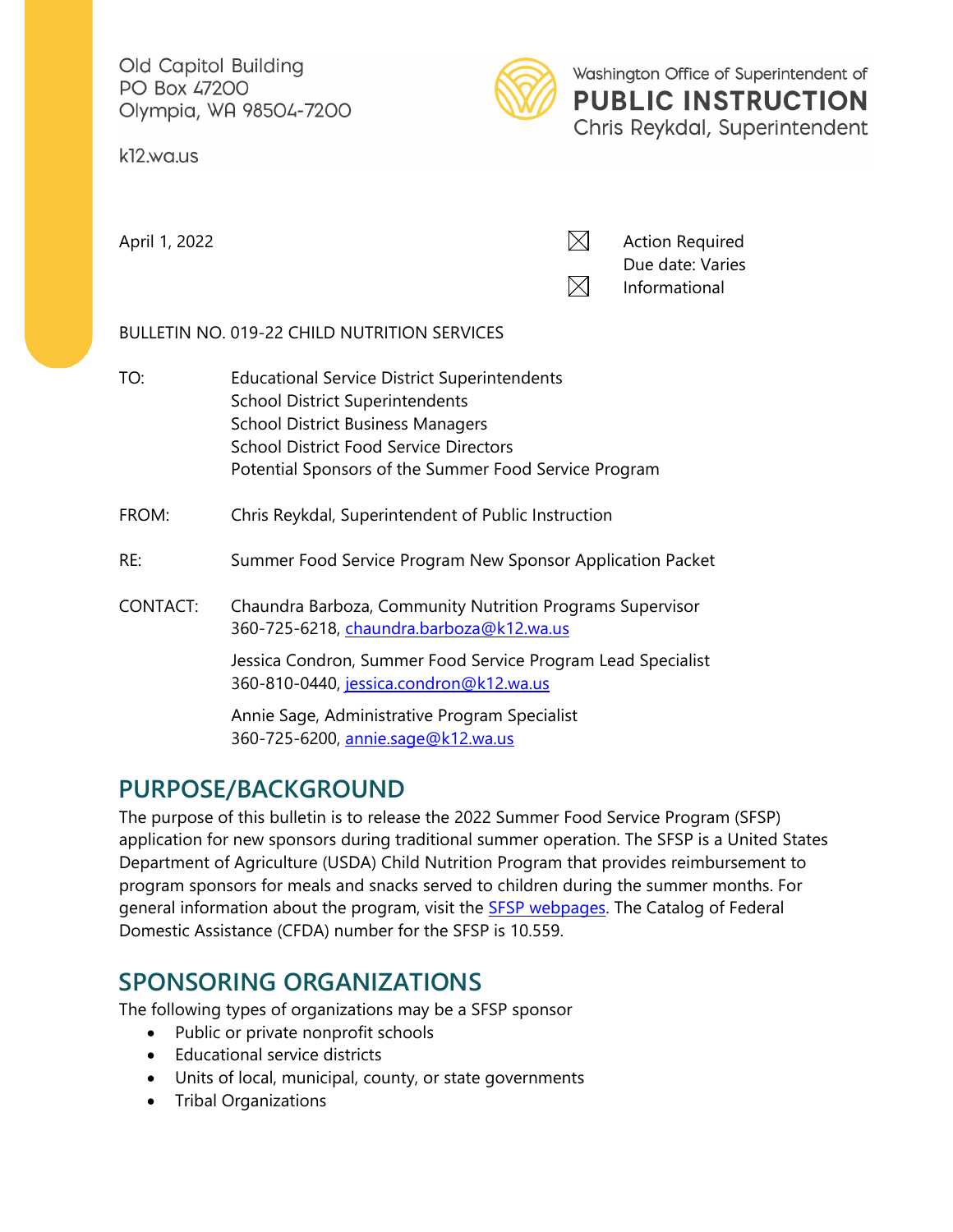BULLETIN NO. 019-22 CNS April 1, 2022 Page 2

- Public or private nonprofit residential or nonresidential summer camps
- Public or private nonprofit colleges or universities sponsoring the Upward Bound Program
- Private nonprofit organizations

# **WHICH APPLICATION PROCESS TO FOLLOW**

There are two (2) bulletins outlining the SFSP application process. Please ensure to follow the instructions of the correct bulletin.

- *B019-22: SFSP Application for New Sponsors* Follow the process outlined in this bulletin if your organization has never operated SFSP or did not operate SFSP in Summer 2021.
- *B020-22: SFSP Application for Returning Sponsors* Follow the process outlined in this bulletin if your organization operated SFSP in Summer 2021.

# **THE APPLICATION PROCESS – NEW SPONSORS**

The application process for new sponsors of USDA Child Nutrition Programs has multiple steps. We recommend you start the process several months prior to when you wish to implement the program. The SFSP application process for new sponsors includes the following:

**1. Training** 

New sponsors are required to complete SFSP New Sponsor Training requirements to participate in the program. The information provided will assist in administering and operating the SFSP.

Training requirements and information is located on the [SFSP Training webpage](https://www.k12.wa.us/policy-funding/child-nutrition/community-nutrition/summer-food-service-program/summer-food-service-program-training) under the '*New Sponsor Training'* dropdown. New Sponsor training information is available on the [SFSP Communications and Updates webpage.](https://www.k12.wa.us/policy-funding/child-nutrition/community-nutrition/summer-food-service-program/sfsp-communications-and-updates)

### **2. Program Application**

The *Summer Food Service Program Application Information for New Sponsors* (*Attachment 1*) provides program information you will need to complete the application process.

### **a. Application Checklist**

Use the '*Checklist for Sponsors Intending to Operate SFSP in Summer 2022*' (*Attachment 2*) to assist with gathering required information for application approval. Email required documentation listed in the SFSP checklist to [summermeals@k12.wa.us.](mailto:summermeals@k12.wa.us)

- **b. WINS Application**
	- i. Complete the online application in the Washington Integrated Nutrition System (WINS). WINS is an online system used to collect application information and to process claims for reimbursement. Organizations not participating in another Child Nutrition Program must designate a "*WINS*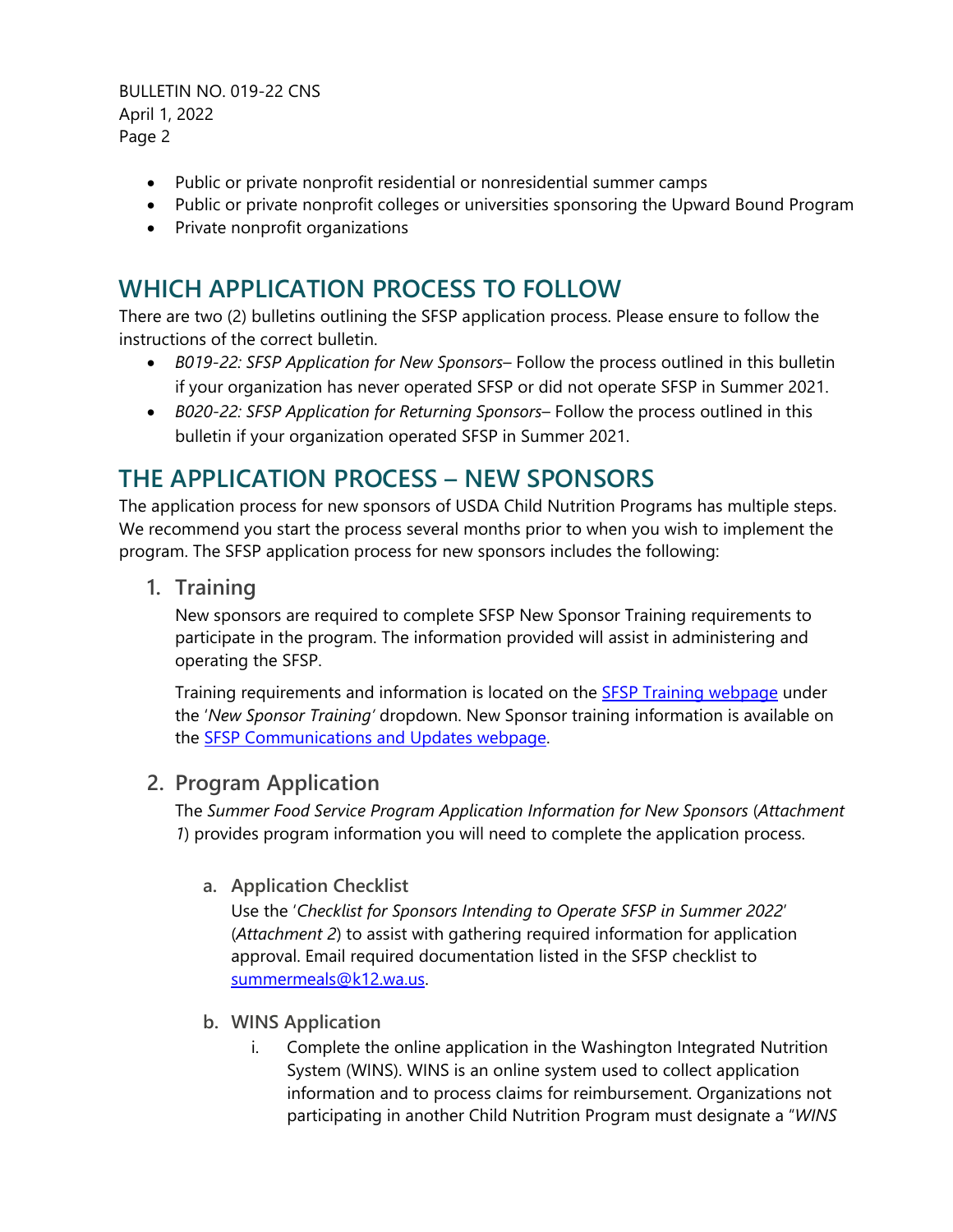*Sponsor Administrator*" by signing and submitting the [WINS Access](https://www.k12.wa.us/sites/default/files/public/childnutrition/winsaccessrightuserauthorization.pdf)  [Rights/User Authorization form.](https://www.k12.wa.us/sites/default/files/public/childnutrition/winsaccessrightuserauthorization.pdf)

- ii. Once the authorization is processed, the sponsor administrator will receive an email from noreply. WINS@k12.wa.us with a username and link to the WINS sign-on webpage.
- iii. Organizations already participating in a Child Nutrition Program such as the National School Lunch Program (NSLP) or Child and Adult Care Food Program (CACFP), need to contact their WINS sponsor administrator to gain access to SFSP in WINS.
- iv. Staff Contact information must be entered or updated when completing the sponsor application.
	- 1. The [Updating Sponsor Contacts Information Sheet](https://www.wa-wins.com/WINS/Views/Utility/Utility.aspx?Source=ShowDocument&Guid=c0cf7af2-afc0-49ad-882a-f4a2acb2f393) is available in WINS.
	- 2. Detailed resources and training videos on how to navigate in WINS are available on the [Child Nutrition Services \(CNS\) WINS](http://www.k12.wa.us/ChildNutrition/WINS.aspx)  [webpage.](http://www.k12.wa.us/ChildNutrition/WINS.aspx)
- **b. Preapproval Visit**

Preapproval to operate is required for the SFSP. New sponsors must have a preapproval visit conducted by OSPI prior to application approval.

### **APPLICATION DUE DATES**

To ensure sufficient application processing time, the application due date is based on your first day of program operations:

| The first day of your program operations is: | The application due date is: |
|----------------------------------------------|------------------------------|
| before June 1, 2022                          | April 29, 2022               |
| between June 1-15, 2022                      | May 6, 2022                  |
| between June 16-30, 2022                     | May 20, 2022                 |
| after June 30, 2022                          | June 3, 2022                 |

Meals served prior to application approval cannot be claimed for reimbursement. Applications received after June 15, 2022, will not be accepted.

# **INFORMATION AND ASSISTANCE**

For questions regarding this bulletin, please contact Chaundra Barboza, Community Nutrition Programs Supervisor at 360-725-6218 or email [summermeals@k12.wa.us.](mailto:mary.nagel@k12.wa.us) The OSPI TTY number is 360-664-3631.

This bulletin is also available on the **Bulletins and Memos** page of the OSPI website.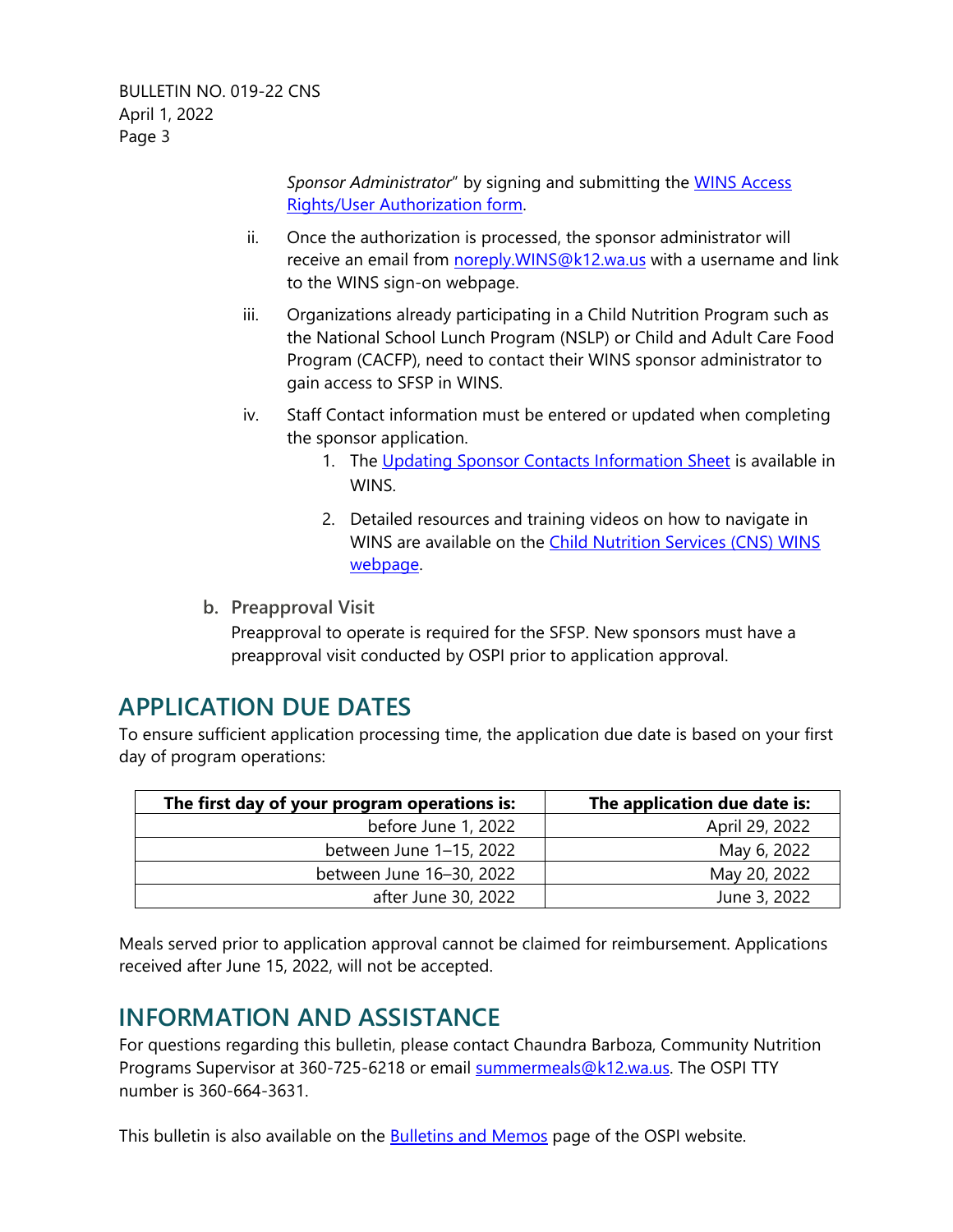BULLETIN NO. 019-22 CNS April 1, 2022 Page 4

If you would like a printed copy of this bulletin or required application materials, please email [summermeals@k12.wa.us](mailto:summermeals@k12.wa.us) or call 360-725-6200.

Tennille Jeffries-Simmons Chief of Staff

T.J. Kelly Chief Financial Officer

Leanne Eko, RD, SNS Executive Director, Child Nutrition Services

CR:cb

- Attachment 1: Summer Food Service Program Application Information for New Sponsors
- Attachment 2: Checklist for Sponsors Intending to Operate SFSP in Summer 2022